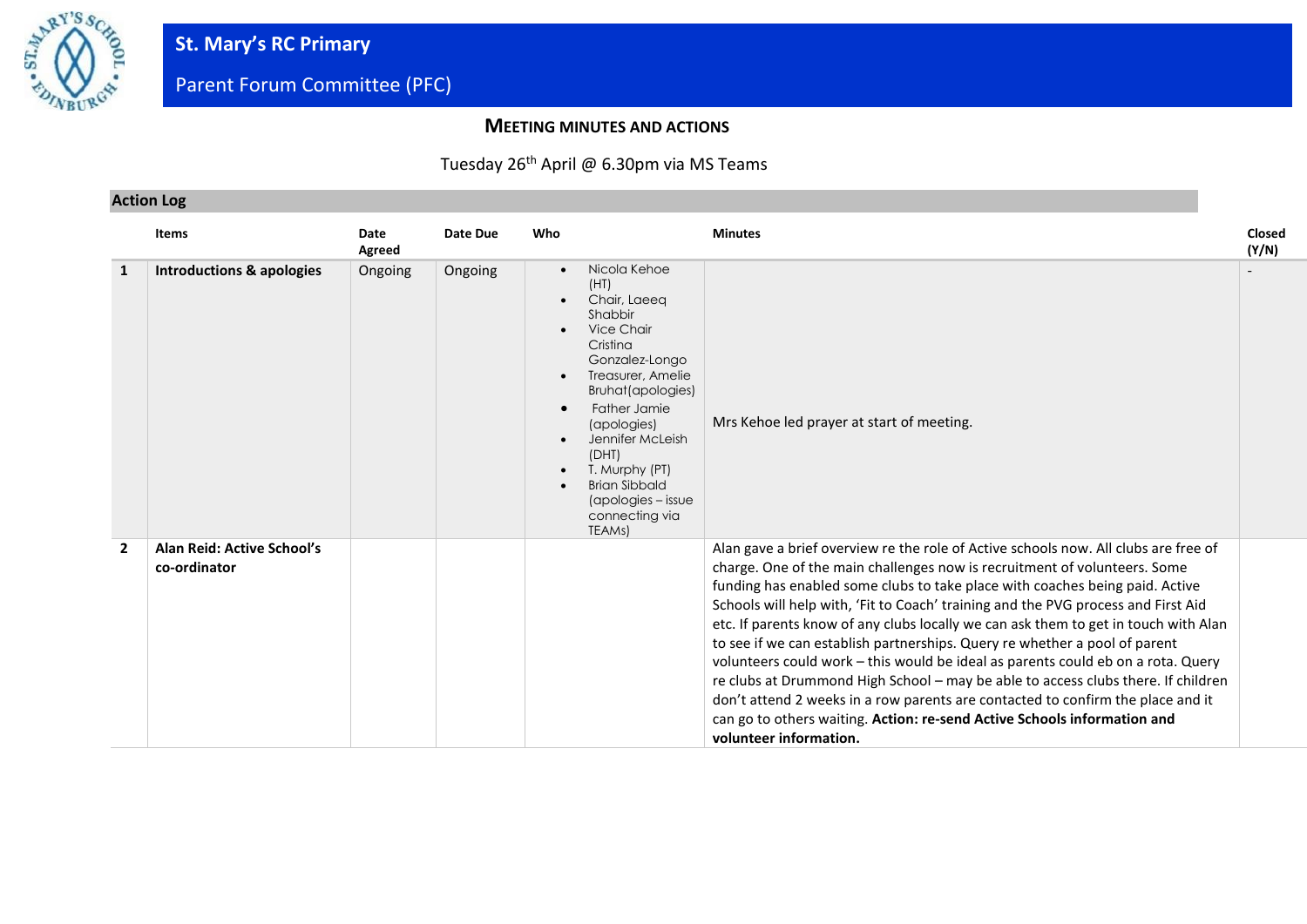

# **St. Mary's RC Primary**

# Parent Forum Committee (PFC)

| Items          | Date<br>Agreed | Date Due | Who                              | <b>Minutes</b>                              | Closed<br>(Y/N) |
|----------------|----------------|----------|----------------------------------|---------------------------------------------|-----------------|
| <b>Minutes</b> | Ongoing        | Ongoing  | Minute taken by N.<br>Kehoe (HT) | Minute from 1 <sup>st</sup> March approved. |                 |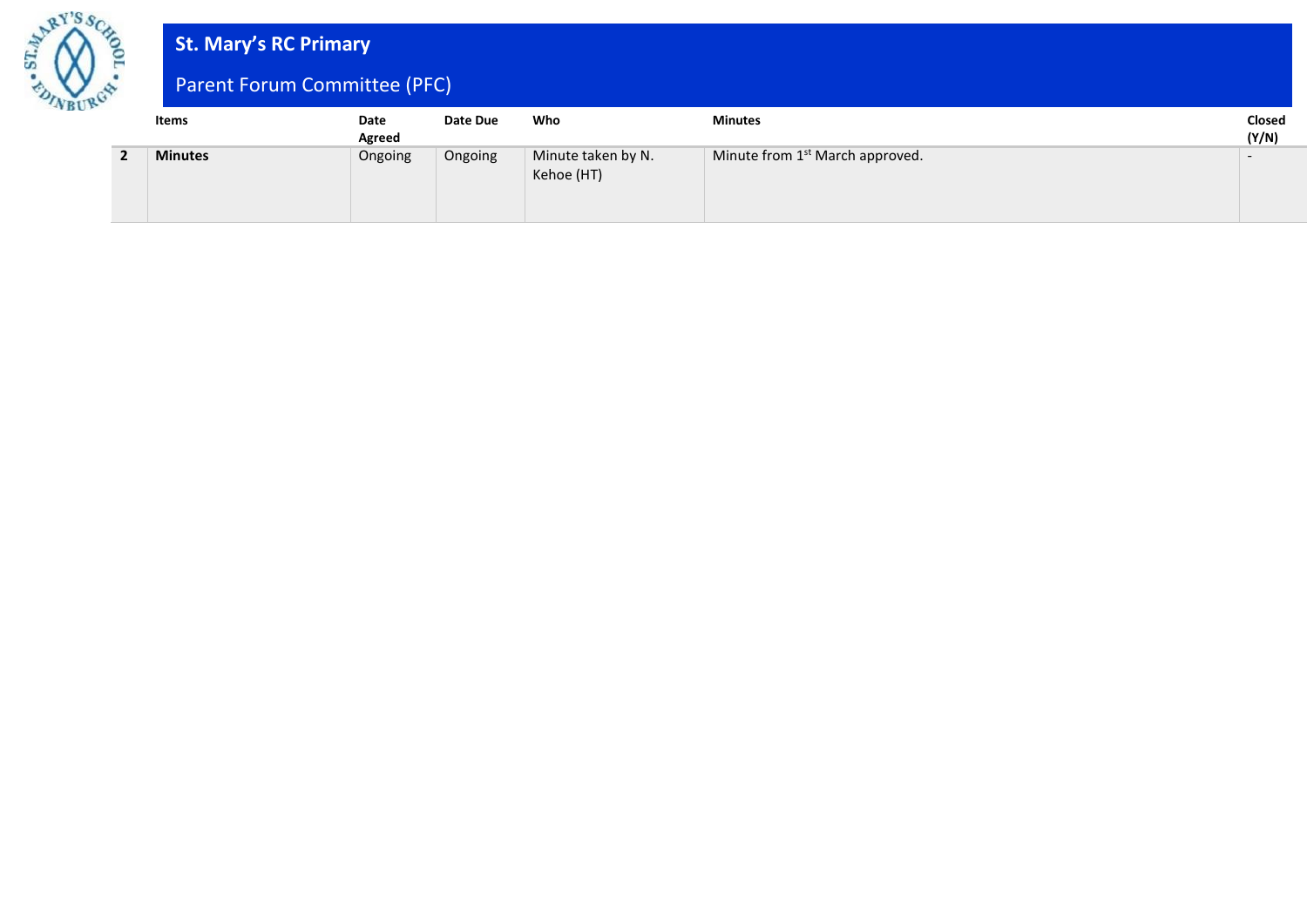

# **St. Mary's RC Primary**

# Parent Forum Committee (PFC)

| 3 | <b>Head Teachers Report</b> | Ongoing | Ongoing | Head Teacher, | Staffing continued to be challenging throughout March and now into<br>▶                                                                       |
|---|-----------------------------|---------|---------|---------------|-----------------------------------------------------------------------------------------------------------------------------------------------|
|   |                             |         |         | Mrs Kehoe     | April - hoping to see an improvement over the coming weeks                                                                                    |
|   |                             |         |         |               | Staff visited each other's classes last month to watch teaching of writing<br>▶                                                               |
|   |                             |         |         |               | and agreed next steps for their own practice as part of this process -                                                                        |
|   |                             |         |         |               | very much a collegiate/empowerment approach to improvement -                                                                                  |
|   |                             |         |         |               | pupils bringing lots of writing to HT which is lovely                                                                                         |
|   |                             |         |         |               | P6s are due to have rugby lessons starting as of next week - as with P7s                                                                      |
|   |                             |         |         |               | this will end in rugby festival with other classes                                                                                            |
|   |                             |         |         |               | P3s enjoyed session with NYCOS last term<br>▶                                                                                                 |
|   |                             |         |         |               | Choir submitted entry for Glee competition - waiting to hear                                                                                  |
|   |                             |         |         |               | 2 P5 pupils won drawing competition in relation to class novel                                                                                |
|   |                             |         |         |               | First issue of school newspaper last month                                                                                                    |
|   |                             |         |         |               | P4s and P7s are now preparing for Sacraments of First Holy Communion                                                                          |
|   |                             |         |         |               | and Confirmation. Fr Jamie is also giving input at our staff In-Service next                                                                  |
|   |                             |         |         |               | Tuesday afternoon                                                                                                                             |
|   |                             |         |         |               | P5s will have outdoor learning sessions with Earth Calling this term                                                                          |
|   |                             |         |         |               | All classes are being fitted with Clever Touch boards this week<br>▶                                                                          |
|   |                             |         |         |               | Parent Equalities Group met at beg of April - response to parent views<br>▶                                                                   |
|   |                             |         |         |               | were shared re our school and if parents feel welcomed / included. Very                                                                       |
|   |                             |         |         |               | positive feedback, we can always do more - agreed next steps: 'buddies'                                                                       |
|   |                             |         |         |               | for new parents and new pupils, plan multicultural event in school for<br>pupils, 'orientation' programme for new pupils, parent to help with |
|   |                             |         |         |               |                                                                                                                                               |
|   |                             |         |         |               | gender equality training session. Pupil version of anti-bullying policy was<br>shared.                                                        |
|   |                             |         |         |               | Questionnaire re Pupil Equity Funding (PEF) to come as well as views re                                                                       |
|   |                             |         |         |               | areas for School Improvement for next year (PEF - around £29 000 - we                                                                         |
|   |                             |         |         |               | use PEF to release staff (PSA/PT) to work with small groups for                                                                               |
|   |                             |         |         |               | literacy/numeracy interventions and for wellbeing support have also had                                                                       |
|   |                             |         |         |               | our PSO this year - would like to continue this)                                                                                              |
|   |                             |         |         |               | National & Local priorities are: improving attendance, attainment and<br>▶                                                                    |
|   |                             |         |         |               | achievement, closing the gap, removing poverty related stigma so these                                                                        |
|   |                             |         |         |               | will obviously be reflected in improvement plans for next session $-3$                                                                        |
|   |                             |         |         |               | main 'themes' - HWB & Resilience, Teaching, Learning & Assessment,                                                                            |
|   |                             |         |         |               | Equalities, Equity and Inclusion + theme from 'Developing in Faith' for                                                                       |
|   |                             |         |         |               | denominational schools                                                                                                                        |